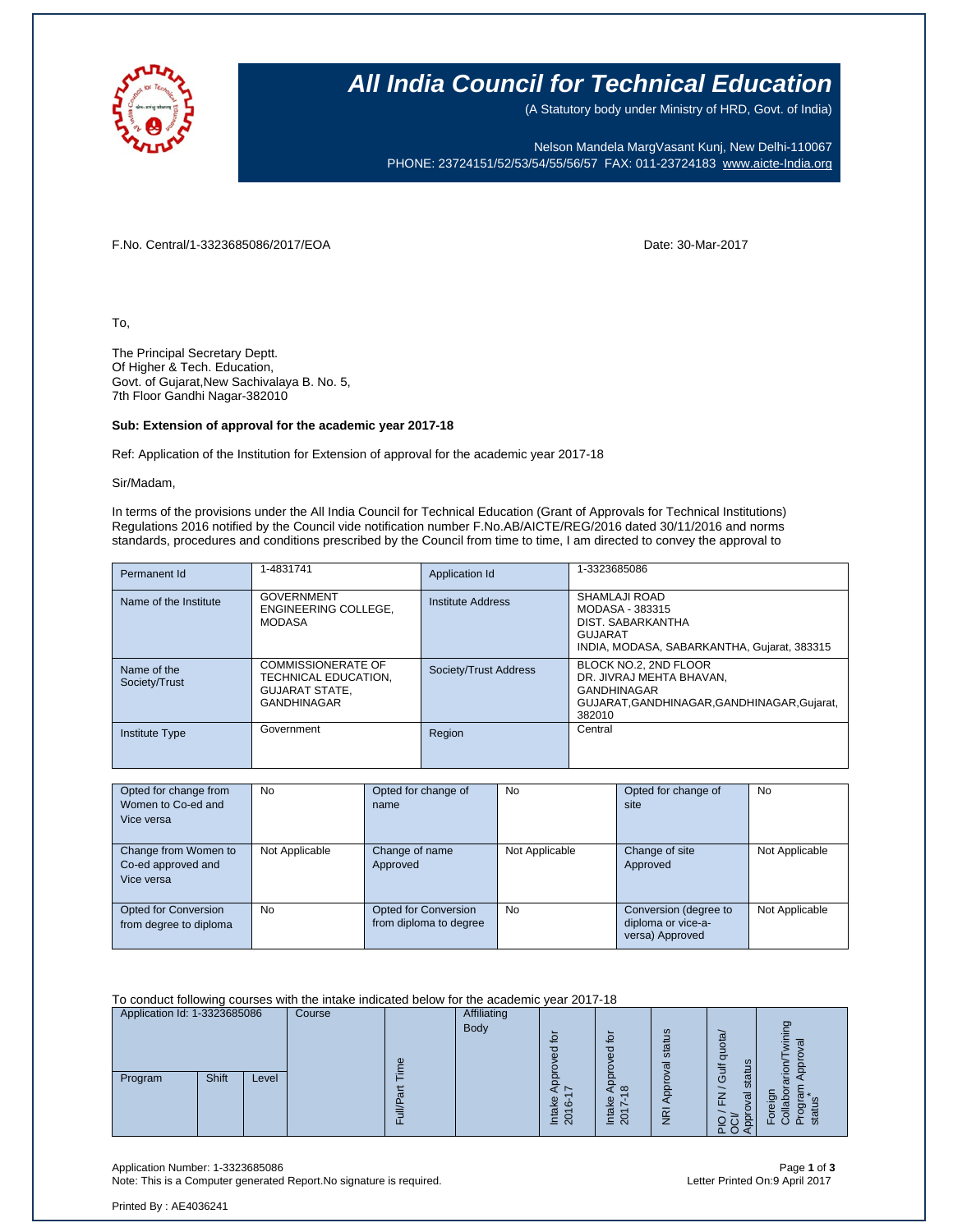

# **All India Council for Technical Education**

(A Statutory body under Ministry of HRD, Govt. of India)

Nelson Mandela MargVasant Kunj, New Delhi-110067 PHONE: 23724151/52/53/54/55/56/57 FAX: 011-23724183 [www.aicte-India.org](http://www.aicte-india.org/)

| <b>ENGINEERIN</b><br><b>G AND</b><br><b>TECHNOLO</b><br>GY | 1st<br>Shift | POS<br>T<br>GRA<br><b>DUA</b><br><b>TE</b>                       | <b>CIVIL</b><br><b>ENGINEERING</b><br>(TRANSPORTA<br><b>TION</b><br>ENGINEERING) | <b>FULL</b><br><b>TIME</b> | Gujarat<br>Technological<br>University,<br>Ahmedabad | 18  | $\overline{18}$ | <b>NA</b> | <b>NA</b> | <b>NA</b> |
|------------------------------------------------------------|--------------|------------------------------------------------------------------|----------------------------------------------------------------------------------|----------------------------|------------------------------------------------------|-----|-----------------|-----------|-----------|-----------|
| <b>ENGINEERIN</b><br><b>G AND</b><br><b>TECHNOLO</b><br>GY | 1st<br>Shift | POS<br>Т<br>GRA<br><b>DUA</b><br><b>TE</b>                       | <b>COMPUTER</b><br>ENGINEERING(<br><b>SOFTWARE</b><br>ENGINEERING)               | <b>FULL</b><br><b>TIME</b> | Gujarat<br>Technological<br>University,<br>Ahmedabad | 18  | 18              | <b>NA</b> | <b>NA</b> | <b>NA</b> |
| <b>ENGINEERIN</b><br><b>G AND</b><br><b>TECHNOLO</b><br>GY | 1st<br>Shift | <b>UND</b><br><b>ER</b><br><b>GRA</b><br><b>DUA</b><br><b>TE</b> | <b>AUTOMOBILE</b><br><b>ENGINEERING</b>                                          | <b>FULL</b><br><b>TIME</b> | Gujarat<br>Technological<br>University,<br>Ahmedabad | 120 | 120             | <b>NA</b> | <b>NA</b> | <b>NA</b> |
| <b>ENGINEERIN</b><br><b>G AND</b><br><b>TECHNOLO</b><br>GY | 1st<br>Shift | <b>UND</b><br>ER<br><b>GRA</b><br><b>DUA</b><br><b>TE</b>        | <b>CIVIL</b><br><b>ENGINEERING</b>                                               | <b>FULL</b><br><b>TIME</b> | Gujarat<br>Technological<br>University,<br>Ahmedabad | 120 | 120             | <b>NA</b> | <b>NA</b> | <b>NA</b> |
| <b>ENGINEERIN</b><br>G AND<br><b>TECHNOLO</b><br>GY        | 1st<br>Shift | <b>UND</b><br>ER<br><b>GRA</b><br><b>DUA</b><br><b>TE</b>        | <b>COMPUTER</b><br><b>ENGINEERING</b>                                            | <b>FULL</b><br><b>TIME</b> | Gujarat<br>Technological<br>University,<br>Ahmedabad | 120 | 120             | <b>NA</b> | <b>NA</b> | <b>NA</b> |
| <b>ENGINEERIN</b><br><b>G AND</b><br><b>TECHNOLO</b><br>GY | 1st<br>Shift | <b>UND</b><br>ER<br>GRA<br><b>DUA</b><br><b>TE</b>               | <b>ELECTRICAL</b><br><b>ENGINEERING</b>                                          | <b>FULL</b><br><b>TIME</b> | Gujarat<br>Technological<br>University,<br>Ahmedabad | 120 | 120             | <b>NA</b> | <b>NA</b> | <b>NA</b> |
| <b>ENGINEERIN</b><br>G AND<br><b>TECHNOLO</b><br>GY        | 1st<br>Shift | <b>UND</b><br>ER<br><b>GRA</b><br><b>DUA</b><br><b>TE</b>        | <b>ELECTRONICS</b><br>&<br><b>COMMUNICATI</b><br>ON ENGG                         | <b>FULL</b><br><b>TIME</b> | Gujarat<br>Technological<br>University,<br>Ahmedabad | 120 | 120             | <b>NA</b> | <b>NA</b> | <b>NA</b> |
| <b>ENGINEERIN</b><br><b>G AND</b><br><b>TECHNOLO</b><br>GY | 1st<br>Shift | <b>UND</b><br>ER<br>GRA<br><b>DUA</b><br>TE                      | <b>INFORMATION</b><br><b>TECHNOLOGY</b>                                          | <b>FULL</b><br><b>TIME</b> | Gujarat<br>Technological<br>University,<br>Ahmedabad | 120 | 120             | <b>NA</b> | <b>NA</b> | <b>NA</b> |
| <b>ENGINEERIN</b><br><b>G AND</b><br><b>TECHNOLO</b><br>GY | 1st<br>Shift | <b>UND</b><br>ER<br><b>GRA</b><br><b>DUA</b><br><b>TE</b>        | <b>MECHANICAL</b><br><b>ENGINEERING</b>                                          | <b>FULL</b><br><b>TIME</b> | Gujarat<br>Technological<br>University,<br>Ahmedabad | 120 | 120             | <b>NA</b> | <b>NA</b> | <b>NA</b> |

The above mentioned approval is subject to the condition that GOVERNMENT ENGINEERING COLLEGE, MODASA shall follow and adhere to the Regulations, guidelines and directions issued by AICTE from time to time and the undertaking / affidavit given by the institution along with the application submitted by the institution on portal.